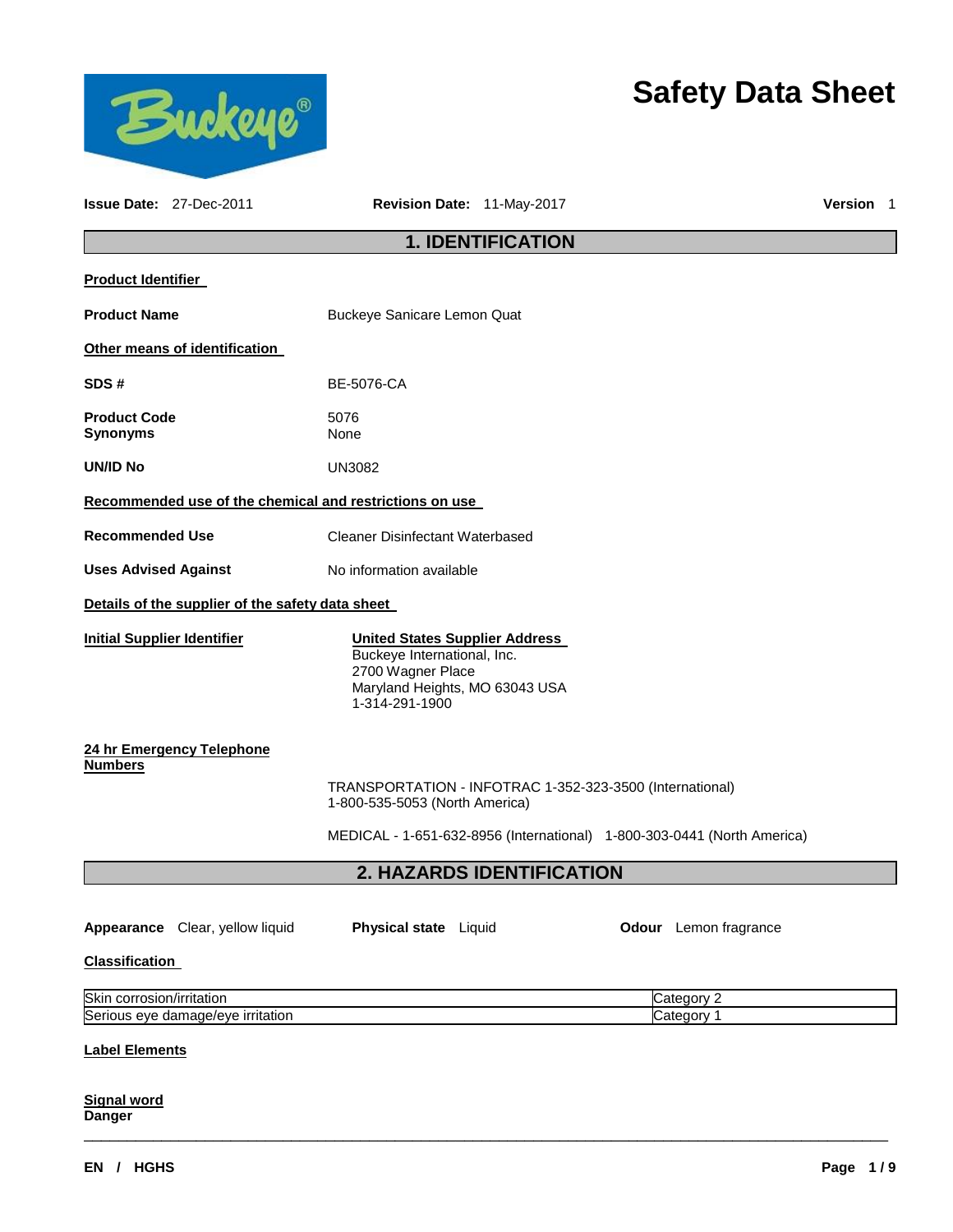# **Hazard statements**

Causes skin irritation Causes serious eye damage



### **Precautionary Statements - Prevention**

Wear protective gloves/protective clothing/eye protection/face protection Wash face, hands and any exposed skin thoroughly after handling

# **Precautionary Statements - Response**

IF IN EYES: Rinse cautiously with water for several minutes. Remove contact lenses, if present and easy to do. Continue rinsing Immediately call a POISON CENTRE or doctor IF ON SKIN: Wash with plenty of water and soap If skin irritation occurs: Get medical advice/attention Take off all contaminated clothing and wash it before reuse

\_\_\_\_\_\_\_\_\_\_\_\_\_\_\_\_\_\_\_\_\_\_\_\_\_\_\_\_\_\_\_\_\_\_\_\_\_\_\_\_\_\_\_\_\_\_\_\_\_\_\_\_\_\_\_\_\_\_\_\_\_\_\_\_\_\_\_\_\_\_\_\_\_\_\_\_\_\_\_\_\_\_\_\_\_\_\_\_\_\_\_\_\_

### **Other Information**

Harmful to aquatic life with long lasting effects

# **3. COMPOSITION/INFORMATION ON INGREDIENTS**

## **Substance**

Not applicable.

# **Mixture**

| <b>Chemical Name</b>                             | CAS No     | Weight-% | <b>Hazardous Material</b><br><b>Information Review Actl</b><br>registry number<br>$(HMIRA$ registry #) | Date HMIRA filed and<br>date exemption<br>granted (if applicable) |
|--------------------------------------------------|------------|----------|--------------------------------------------------------------------------------------------------------|-------------------------------------------------------------------|
| Didecyldimethylammonium chloride                 | 7173-51-5  | 2.54     |                                                                                                        |                                                                   |
| N,N-DIMETHYLOCTYLAMINE-N-OXIDE                   | 2605-78-9  |          |                                                                                                        |                                                                   |
| Alkyl dimethyl benzyl ammonium chloride (C12-16) | 68424-85-1 | .69      |                                                                                                        |                                                                   |
| Ethyl Alcohol                                    | 64-17-5    |          |                                                                                                        |                                                                   |

# **4. FIRST AID MEASURES**

### **First Aid Measures**

| Eye contact         | IF IN EYES: Rinse cautiously with water for several minutes. Remove contact lenses, if<br>present and easy to do. Continue rinsing. Immediately call a poison centre or<br>doctor/physician. |
|---------------------|----------------------------------------------------------------------------------------------------------------------------------------------------------------------------------------------|
| <b>Skin contact</b> | IF ON SKIN: Wash with plenty of soap and water. If skin irritation occurs: Get medical<br>advice/attention. Take off contaminated clothing and wash it before reuse.                         |
| <b>Inhalation</b>   | Remove to fresh air. If not breathing, give artificial respiration. Get medical attention.                                                                                                   |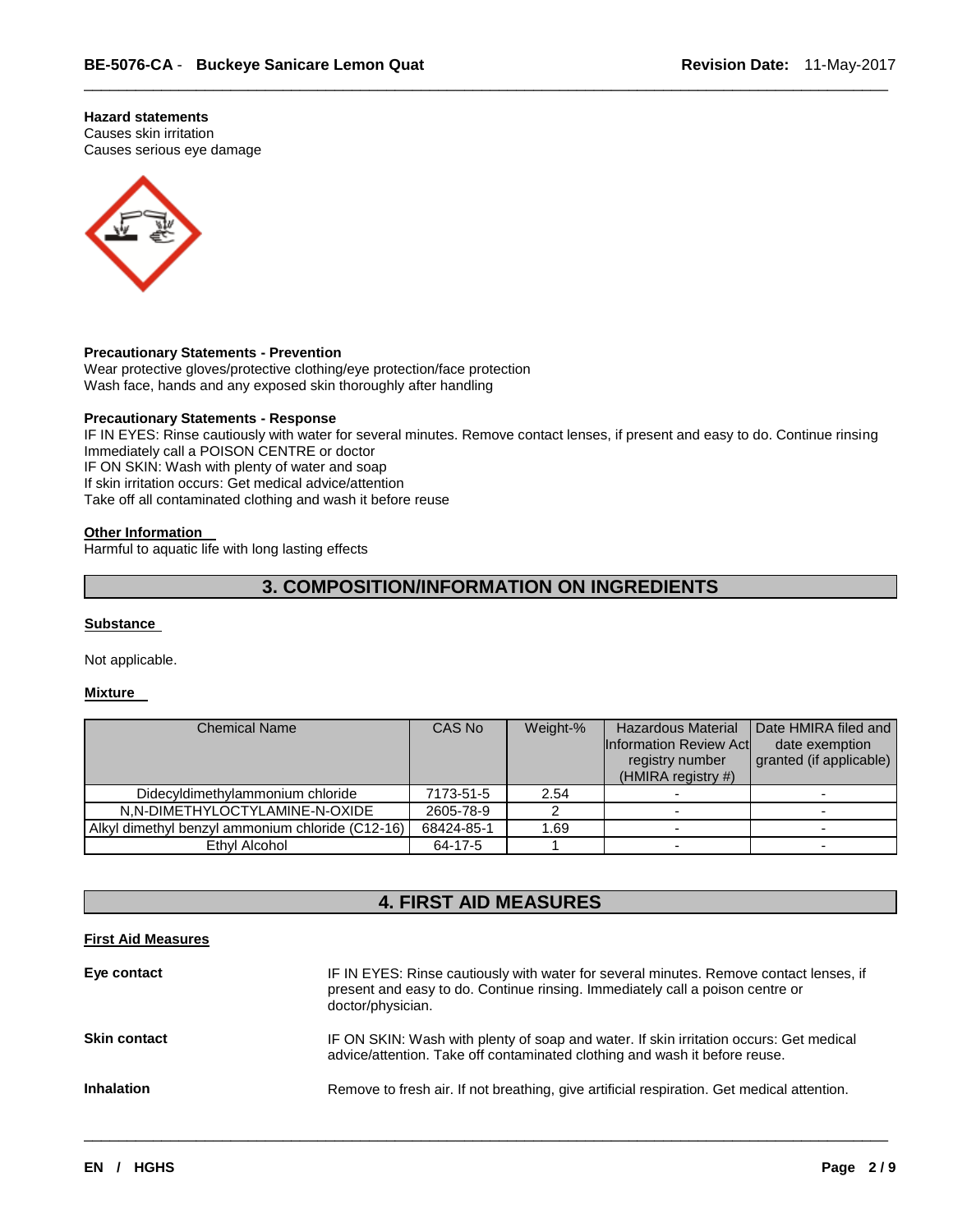| <b>Ingestion</b>                    | Drink 2-3 large glasses of water. Do NOT induce vomiting. Never give anything by mouth to<br>an unconscious person.                                   |
|-------------------------------------|-------------------------------------------------------------------------------------------------------------------------------------------------------|
| Most important symptoms and effects |                                                                                                                                                       |
| <b>Symptoms</b>                     | Causes skin irritation. Causes serious eye damage. May cause irritation to the mucous<br>membranes and upper respiratory tract. Coughing. Drowsiness. |
|                                     | Indication of any immediate medical attention and special treatment needed                                                                            |
| Note to doctors                     | Treat symptomatically. If the product is ingested, probable mucosal damage may<br>contraindicate the use of gastric lavage.                           |

\_\_\_\_\_\_\_\_\_\_\_\_\_\_\_\_\_\_\_\_\_\_\_\_\_\_\_\_\_\_\_\_\_\_\_\_\_\_\_\_\_\_\_\_\_\_\_\_\_\_\_\_\_\_\_\_\_\_\_\_\_\_\_\_\_\_\_\_\_\_\_\_\_\_\_\_\_\_\_\_\_\_\_\_\_\_\_\_\_\_\_\_\_

# **5. FIRE-FIGHTING MEASURES**

| <b>Suitable Extinguishing Media</b>                                                                              | Water. Foam. Dry chemical.                                                                                                            |
|------------------------------------------------------------------------------------------------------------------|---------------------------------------------------------------------------------------------------------------------------------------|
| Unsuitable extinguishing media                                                                                   | Not determined.                                                                                                                       |
| Specific hazards arising from the<br>chemical                                                                    | Combustion products may be toxic.                                                                                                     |
| <b>Hazardous Combustion Products</b>                                                                             | Carbon oxides. Nitrogen oxides (NOx).                                                                                                 |
| <b>Explosion Data</b><br><b>Sensitivity to Mechanical Impact None.</b><br><b>Sensitivity to Static Discharge</b> | None.                                                                                                                                 |
| Special protective equipment for<br>fire-fighters                                                                | Firefighters should wear self-contained breathing apparatus and full firefighting turnout<br>gear. Use personal protection equipment. |

# **6. ACCIDENTAL RELEASE MEASURES**

# **Personal precautions, protective equipment and emergency procedures**

| <b>Personal precautions</b>                          | Use personal protective equipment as required.                                                                                                                      |  |
|------------------------------------------------------|---------------------------------------------------------------------------------------------------------------------------------------------------------------------|--|
| <b>Environmental precautions</b>                     |                                                                                                                                                                     |  |
| <b>Environmental precautions</b>                     | Prevent from entering into soil, ditches, sewers, waterways and/or groundwater. See<br>Section 12, Ecological Information. See Section 13: DISPOSAL CONSIDERATIONS. |  |
| Methods and material for containment and cleaning up |                                                                                                                                                                     |  |
| <b>Methods for containment</b>                       | Prevent further leakage or spillage if safe to do so.                                                                                                               |  |
| Methods for cleaning up                              | Pick up with mop, wet/dry vac, or absorbent material. Rinse area with clear water and allow<br>floor to dry before allowing traffic.                                |  |
| <b>Prevention of secondary hazards</b>               | Clean contaminated objects and areas thoroughly observing environmental regulations.                                                                                |  |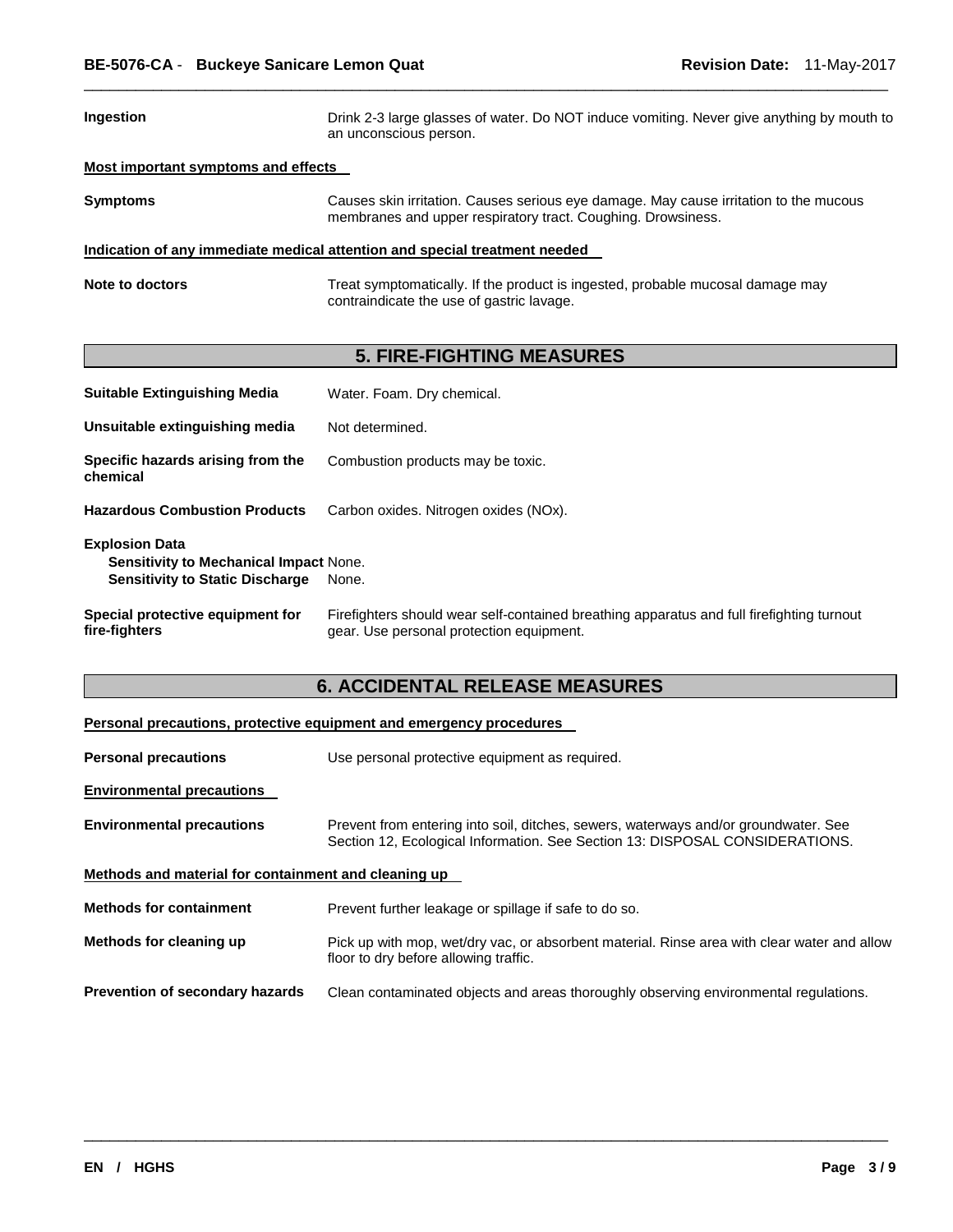# **7. HANDLING AND STORAGE**

\_\_\_\_\_\_\_\_\_\_\_\_\_\_\_\_\_\_\_\_\_\_\_\_\_\_\_\_\_\_\_\_\_\_\_\_\_\_\_\_\_\_\_\_\_\_\_\_\_\_\_\_\_\_\_\_\_\_\_\_\_\_\_\_\_\_\_\_\_\_\_\_\_\_\_\_\_\_\_\_\_\_\_\_\_\_\_\_\_\_\_\_\_

# **Precautions for safe handling**

| Advice on safe handling                                      | Handle in accordance with good industrial hygiene and safety practice. Avoid contact with<br>skin, eyes or clothing. Use personal protection recommended in Section 8. Wash face,<br>hands and any exposed skin thoroughly after handling. |  |
|--------------------------------------------------------------|--------------------------------------------------------------------------------------------------------------------------------------------------------------------------------------------------------------------------------------------|--|
| Conditions for safe storage, including any incompatibilities |                                                                                                                                                                                                                                            |  |
| <b>Storage Conditions</b>                                    | Keep container tightly closed in a dry and well-ventilated place. Keep container closed<br>when not in use. Store at room temperature. Do not contaminate water, food, or feed by<br>storage or disposal.                                  |  |
| Packaging materials<br>Incompatible materials                | Rinse container before discarding.<br>Chlorine bleach Anionic detergents Strong oxidising agents Strong reducing agents                                                                                                                    |  |

# **8. EXPOSURE CONTROLS/PERSONAL PROTECTION**

### **Control parameters**

# **Exposure Limits** .

| <b>Chemical Name</b>     | Canada - Alberta -<br><b>Occupational Exposure</b><br><b>Limits - Ceilings</b> | <b>Canada - British</b><br>Columbia -<br><b>Occupational Exposure</b><br><b>Limits - Ceilings</b> | Canada - Ontario -<br><b>Occupational Exposure</b><br><b>Limits - Ceilings</b> | Quebec                                       |
|--------------------------|--------------------------------------------------------------------------------|---------------------------------------------------------------------------------------------------|--------------------------------------------------------------------------------|----------------------------------------------|
| Ethyl Alcohol<br>64-17-5 | TWA: 1000 ppm<br>TWA: 1880 mg/m <sup>3</sup>                                   | STEL: 1000 ppm                                                                                    | STEL: 1000 ppm                                                                 | TWA: 1000 ppm<br>TWA: 1880 mg/m <sup>3</sup> |

# **Appropriate engineering controls**

| <b>Engineering controls</b>                                           | Ensure adequate ventilation, especially in confined areas. Eyewash stations. Showers. |  |  |
|-----------------------------------------------------------------------|---------------------------------------------------------------------------------------|--|--|
| Individual protection measures, such as personal protective equipment |                                                                                       |  |  |
| <b>Eye/face protection</b>                                            | Splash goggles or safety glasses.                                                     |  |  |
| Skin and body protection                                              | Rubber gloves. Wear suitable protective clothing.                                     |  |  |
| <b>Respiratory protection</b>                                         | Ensure adequate ventilation, especially in confined areas.                            |  |  |
| General hygiene considerations                                        | Handle in accordance with good industrial hygiene and safety practice.                |  |  |

# **9. PHYSICAL AND CHEMICAL PROPERTIES**

\_\_\_\_\_\_\_\_\_\_\_\_\_\_\_\_\_\_\_\_\_\_\_\_\_\_\_\_\_\_\_\_\_\_\_\_\_\_\_\_\_\_\_\_\_\_\_\_\_\_\_\_\_\_\_\_\_\_\_\_\_\_\_\_\_\_\_\_\_\_\_\_\_\_\_\_\_\_\_\_\_\_\_\_\_\_\_\_\_\_\_\_\_

# **Information on basic physical and chemical properties**

| <b>Physical state</b>  | Liauid                   |     |
|------------------------|--------------------------|-----|
| Appearance             | Clear, yellow liquid     |     |
| <b>Colour</b>          | Clear yellow             |     |
| <b>Odour</b>           | Lemon fragrance          |     |
| <b>Odour Threshold</b> | No information available |     |
| <b>Property</b>        | <b>Values</b>            | Ren |
| рH                     | 7.4-7.8 (conc.)          |     |
|                        | 6.8-7.2 (1:64 dilution)  |     |

**Property • Method**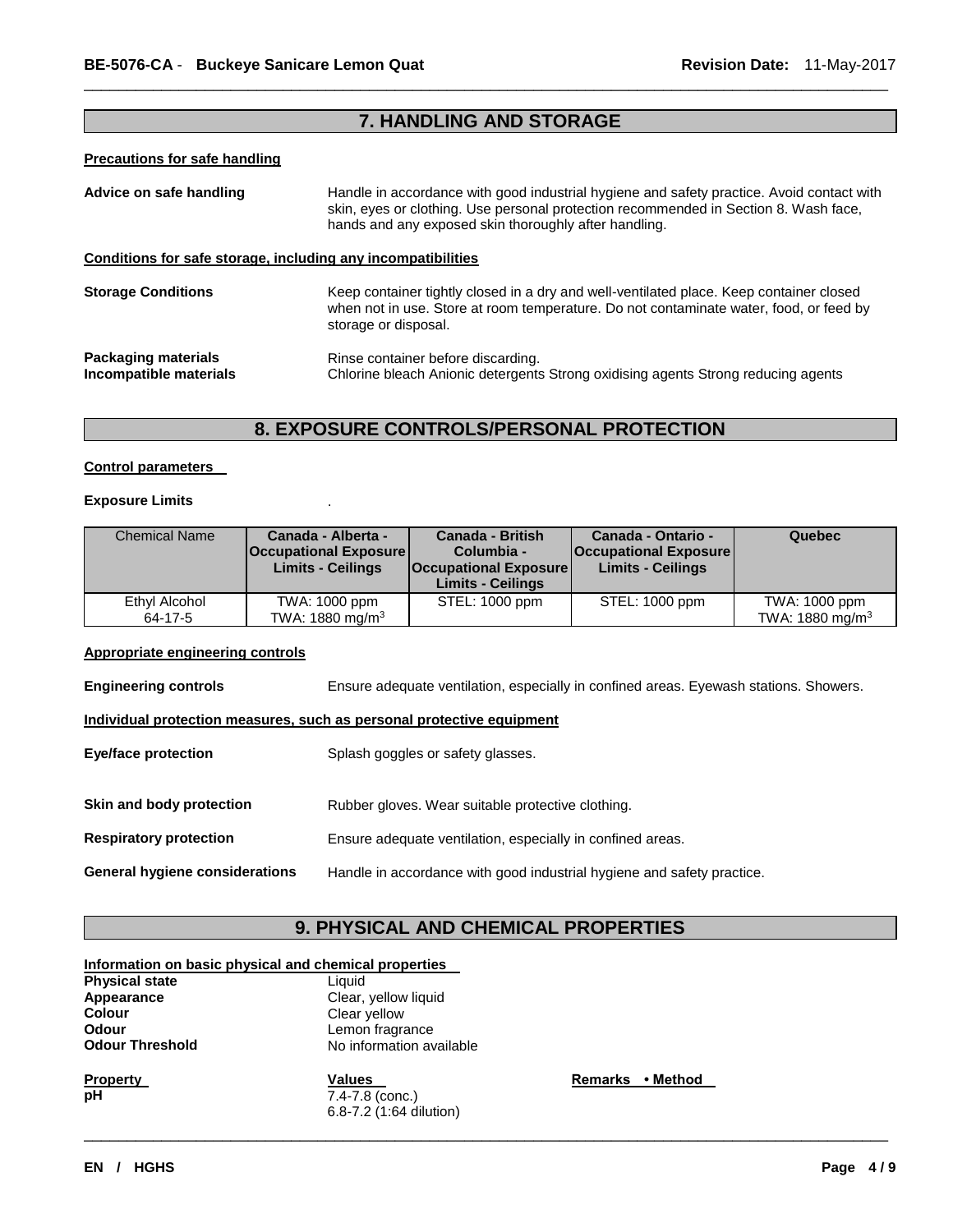| <b>Melting Point/Freezing Point</b><br><b>Boiling Point/Boiling Range</b><br><b>Flash Point</b><br><b>Evaporation Rate</b><br><b>Flammability (Solid, Gas)</b><br><b>Flammability Limits in Air</b> | Not determined<br>100 °C / 212 °F<br>$>93.3$ °C / $>200$ °F<br>1.0<br>Liquid-Not Applicable                                              | (Water = 1) |
|-----------------------------------------------------------------------------------------------------------------------------------------------------------------------------------------------------|------------------------------------------------------------------------------------------------------------------------------------------|-------------|
| <b>Upper Flammability Limits</b><br><b>Lower Flammability Limit</b>                                                                                                                                 | Not Applicable<br>Not Applicable                                                                                                         |             |
| <b>Vapour Pressure</b>                                                                                                                                                                              | Not determined                                                                                                                           |             |
| <b>Vapour Density</b>                                                                                                                                                                               | Not determined                                                                                                                           |             |
| <b>Relative Density</b>                                                                                                                                                                             | 1.00                                                                                                                                     |             |
| <b>Water Solubility</b>                                                                                                                                                                             | Infinite                                                                                                                                 |             |
| Solubility in other solvents                                                                                                                                                                        | Not determined                                                                                                                           |             |
| <b>Partition Coefficient</b>                                                                                                                                                                        | Not determined                                                                                                                           |             |
| <b>Auto-ignition Temperature</b>                                                                                                                                                                    | Not determined                                                                                                                           |             |
| <b>Decomposition Temperature</b>                                                                                                                                                                    | Not determined                                                                                                                           |             |
| <b>Kinematic Viscosity</b>                                                                                                                                                                          | Not determined                                                                                                                           |             |
| <b>Dynamic Viscosity</b>                                                                                                                                                                            | Not determined                                                                                                                           |             |
| <b>Explosive properties</b>                                                                                                                                                                         | No information available.                                                                                                                |             |
| <b>Oxidising properties</b>                                                                                                                                                                         | No information available.                                                                                                                |             |
| <b>Other Information</b><br><b>Softening Point</b><br><b>Molecular weight</b><br><b>VOC Content (%)</b><br><b>Density</b><br><b>Bulk Density</b>                                                    | No information available<br>No information available<br>No information available<br>No information available<br>No information available |             |
|                                                                                                                                                                                                     |                                                                                                                                          |             |

# **10. STABILITY AND REACTIVITY**

\_\_\_\_\_\_\_\_\_\_\_\_\_\_\_\_\_\_\_\_\_\_\_\_\_\_\_\_\_\_\_\_\_\_\_\_\_\_\_\_\_\_\_\_\_\_\_\_\_\_\_\_\_\_\_\_\_\_\_\_\_\_\_\_\_\_\_\_\_\_\_\_\_\_\_\_\_\_\_\_\_\_\_\_\_\_\_\_\_\_\_\_\_

| <b>Reactivity</b>                                                                                                            | Not reactive under normal conditions.                                                 |  |
|------------------------------------------------------------------------------------------------------------------------------|---------------------------------------------------------------------------------------|--|
| <b>Chemical Stability</b>                                                                                                    | Stable under normal conditions.                                                       |  |
| Possibility of Hazardous Reactions None under normal processing.                                                             |                                                                                       |  |
| <b>Hazardous Polymerisation</b>                                                                                              | Hazardous polymerisation does not occur.                                              |  |
| <b>Conditions to Avoid</b>                                                                                                   | Keep separated from incompatible substances. Keep out of reach of children.           |  |
| <b>Incompatible Materials</b>                                                                                                | Chlorine bleach. Anionic detergents. Strong oxidising agents. Strong reducing agents. |  |
| <b>Hazardous Decomposition Products</b> Thermal decomposition can lead to release of irritating and toxic gases and vapours. |                                                                                       |  |

# **11. TOXICOLOGICAL INFORMATION**

\_\_\_\_\_\_\_\_\_\_\_\_\_\_\_\_\_\_\_\_\_\_\_\_\_\_\_\_\_\_\_\_\_\_\_\_\_\_\_\_\_\_\_\_\_\_\_\_\_\_\_\_\_\_\_\_\_\_\_\_\_\_\_\_\_\_\_\_\_\_\_\_\_\_\_\_\_\_\_\_\_\_\_\_\_\_\_\_\_\_\_\_\_

# **Information on likely routes of exposure**

# **Product Information**

| Eye contact         | Causes serious eye damage.        |
|---------------------|-----------------------------------|
| <b>Skin contact</b> | Causes skin irritation.           |
| <b>Inhalation</b>   | Avoid breathing vapours or mists. |
| Ingestion           | Do not ingest.                    |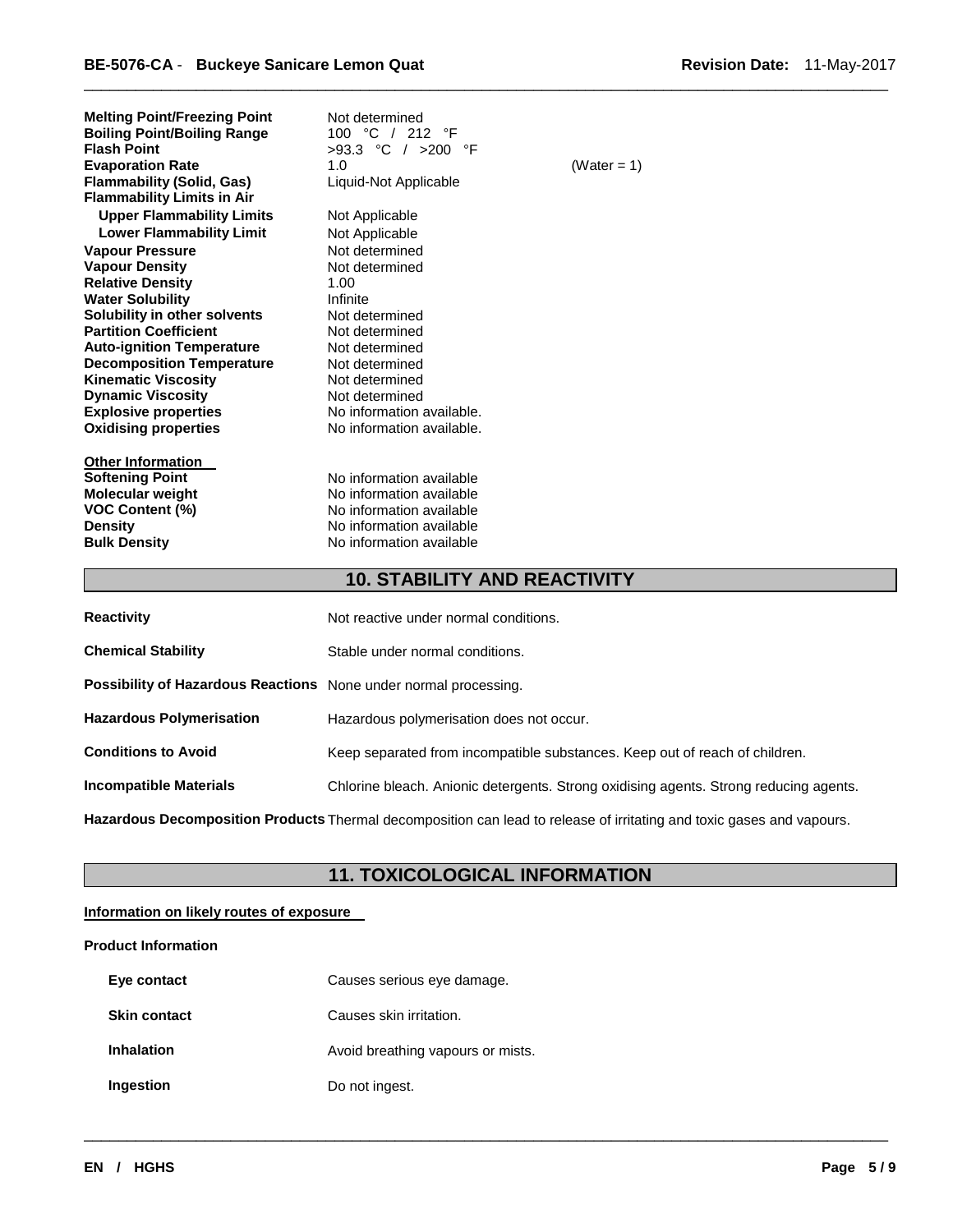### **Information on physical, chemical and toxicological effects**

**Symptoms** Please see section 4 of this SDS for symptoms.

\_\_\_\_\_\_\_\_\_\_\_\_\_\_\_\_\_\_\_\_\_\_\_\_\_\_\_\_\_\_\_\_\_\_\_\_\_\_\_\_\_\_\_\_\_\_\_\_\_\_\_\_\_\_\_\_\_\_\_\_\_\_\_\_\_\_\_\_\_\_\_\_\_\_\_\_\_\_\_\_\_\_\_\_\_\_\_\_\_\_\_\_\_

# **Numerical measures of toxicity** Not determined

### **Acute Toxicity**

### **Unknown acute toxicity No information available**

### **Component Information**

| <b>Chemical Name</b>       | Oral LD50             | Dermal LD50 | Inhalation LC50          |
|----------------------------|-----------------------|-------------|--------------------------|
| Didecyldimethylammonium    | $= 84$ mg/kg (Rat)    |             |                          |
| chloride                   |                       |             |                          |
| 7173-51-5                  |                       |             |                          |
| Alkyl dimethyl benzyl      | $= 426$ mg/kg (Rat)   |             |                          |
| ammonium chloride (C12-16) |                       |             |                          |
| 68424-85-1                 |                       |             |                          |
| Ethyl Alcohol              | (Rat)<br>= 7060 mg/kg |             | $= 124.7$ mg/L (Rat) 4 h |
| 64-17-5                    |                       |             |                          |

# **Delayed and immediate effects as well as chronic effects from short and long-term exposure**

**Carcinogenicity** The ingredient in this product is only classified as a carcinogen when consumed as an alcoholic beverage in long-term studies.

The table below indicates whether each agency has listed any ingredient as a carcinogen.

| $\sim$<br>Chemical Name | $\cap$<br>ווטטו | $\overline{ADC}$<br><b>ANV</b> | $1 - 1$<br>NL<br>. | $\sim$ $\sim$ $\sim$<br>j<br><b>In</b> |
|-------------------------|-----------------|--------------------------------|--------------------|----------------------------------------|
| Ethyl<br>Alcohol        | nυ              | Group                          | Known              |                                        |
| $64 - 17$               |                 |                                |                    |                                        |

### **Legend**

**ACGIH (American Conference of Governmental Industrial Hygienists)** A3 - Animal Carcinogen **IARC (International Agency for Research on Cancer)** Group 1 - Carcinogenic to Humans **NTP (National Toxicology Program)** Known - Known Carcinogen **OSHA (Occupational Safety and Health Administration of the US Department of Labour)** X - Present

# **12. ECOLOGICAL INFORMATION**

**Ecotoxicity Harmful to aquatic life with long lasting effects.** 

| <b>Chemical Name</b> | Algae/aquatic plants | Fish                     | Toxicity to            | Crustacea              |
|----------------------|----------------------|--------------------------|------------------------|------------------------|
|                      |                      |                          | microorganisms         |                        |
| Ethyl Alcohol        |                      | 100: 96 h Pimephales     | $EC50 = 34634$ mg/L 30 | 10800: 24 h Daphnia    |
| 64-17-5              |                      | promelas mg/L LC50       | min                    | magna mg/L EC50 9268 - |
|                      |                      | static 13400 - 15100: 96 | $EC50 = 35470$ mg/L 5  | 14221: 48 h Daphnia    |
|                      |                      | h Pimephales promelas    | min                    | magna mg/L LC50 2: 48  |
|                      |                      | mg/L LC50 flow-through   |                        | h Daphnia magna mg/L   |
|                      |                      | 12.0 - 16.0: 96 h        |                        | EC50 Static            |
|                      |                      | Oncorhynchus mykiss      |                        |                        |
|                      |                      | mL/L LC50 static         |                        |                        |

\_\_\_\_\_\_\_\_\_\_\_\_\_\_\_\_\_\_\_\_\_\_\_\_\_\_\_\_\_\_\_\_\_\_\_\_\_\_\_\_\_\_\_\_\_\_\_\_\_\_\_\_\_\_\_\_\_\_\_\_\_\_\_\_\_\_\_\_\_\_\_\_\_\_\_\_\_\_\_\_\_\_\_\_\_\_\_\_\_\_\_\_\_

### **Persistence/Degradability** No information available.

**Bioaccumulation** No information available.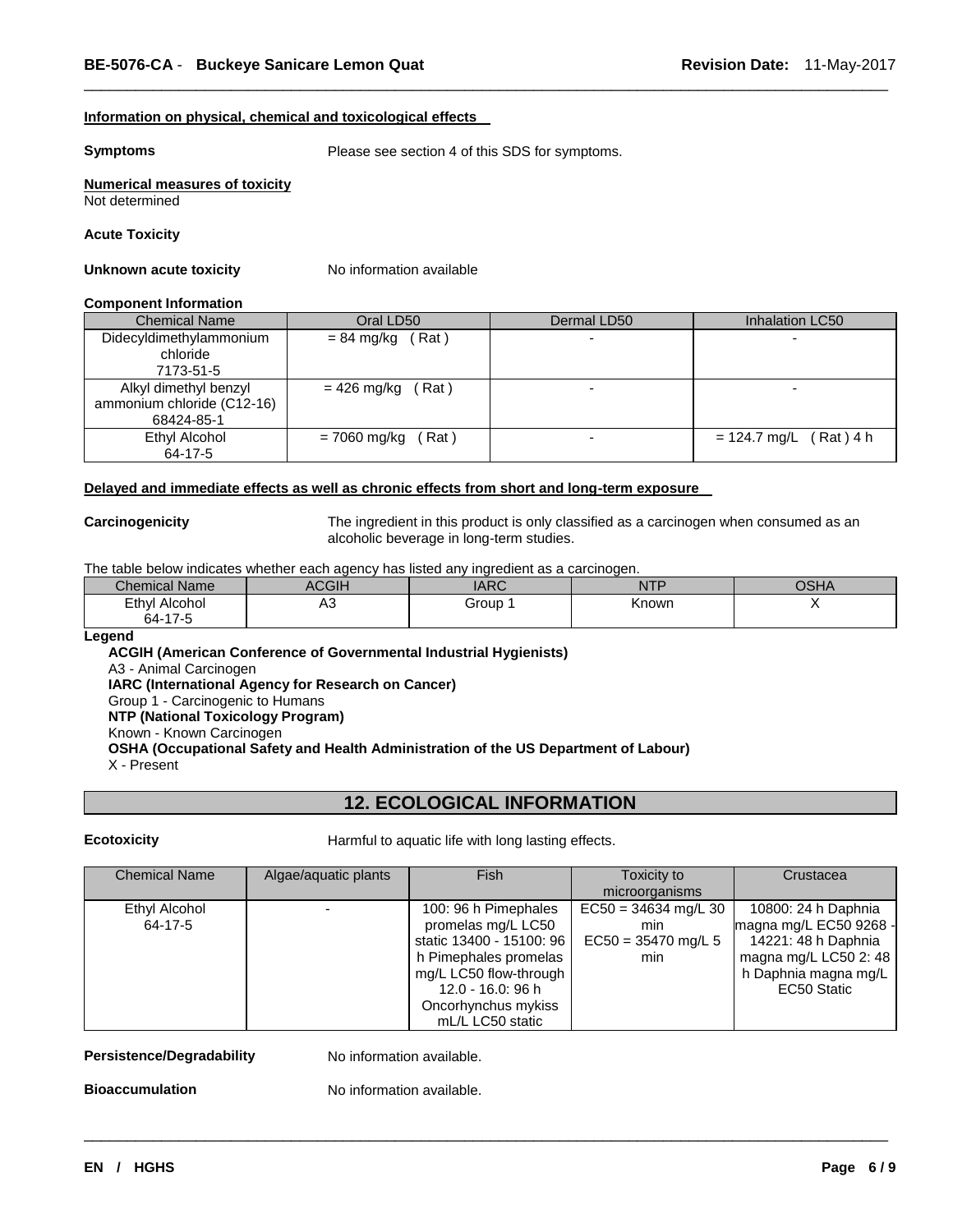# **Mobility** .

| <b>Chemical Name</b> | <b>Partition Coefficient</b> |
|----------------------|------------------------------|
| <b>Ethyl Alcohol</b> | $-0.32$                      |
| 64-17-5              |                              |

\_\_\_\_\_\_\_\_\_\_\_\_\_\_\_\_\_\_\_\_\_\_\_\_\_\_\_\_\_\_\_\_\_\_\_\_\_\_\_\_\_\_\_\_\_\_\_\_\_\_\_\_\_\_\_\_\_\_\_\_\_\_\_\_\_\_\_\_\_\_\_\_\_\_\_\_\_\_\_\_\_\_\_\_\_\_\_\_\_\_\_\_\_

**Other Adverse Effects** No information available.

# **13. DISPOSAL CONSIDERATIONS**

# **Waste Treatment Methods**

| Waste from residues/unused | Dispose of in accordance with local regulations. Dispose of waste in accordance with |
|----------------------------|--------------------------------------------------------------------------------------|
| products                   | environmental legislation.                                                           |
| Contaminated packaging     | Do not reuse empty containers.                                                       |

# **14. TRANSPORT INFORMATION**

| <b>UN/ID No</b><br><b>UN3082</b>                                                                                                                                                                                                               |  |
|------------------------------------------------------------------------------------------------------------------------------------------------------------------------------------------------------------------------------------------------|--|
|                                                                                                                                                                                                                                                |  |
| <b>Proper Shipping Name</b><br>Environmentally hazardous substance, liquid, n.o.s. (Didecyldimethylammonium chloride,<br>Alkyldimethylbenzyl ammonium chloride)                                                                                |  |
| <b>Hazard Class</b><br>9                                                                                                                                                                                                                       |  |
| <b>Packing Group</b><br>III                                                                                                                                                                                                                    |  |
| <b>TDG</b>                                                                                                                                                                                                                                     |  |
| <b>UN/ID No</b><br><b>UN3082</b>                                                                                                                                                                                                               |  |
| <b>Proper Shipping Name</b><br>Environmentally hazardous substance, liquid, n.o.s. (Didecyldimethylammonium chloride,<br>Alkyldimethylbenzyl ammonium chloride)                                                                                |  |
| <b>Hazard Class</b><br>9                                                                                                                                                                                                                       |  |
| <b>Packing Group</b><br>III                                                                                                                                                                                                                    |  |
|                                                                                                                                                                                                                                                |  |
| <b>IATA</b><br><b>UN/ID No</b><br><b>UN3082</b><br>Environmentally hazardous substance, liquid, n.o.s. (Didecyldimethylammonium chloride,<br><b>Proper Shipping Name</b><br>Alkyldimethylbenzyl ammonium chloride)<br><b>Hazard Class</b><br>9 |  |
| <b>Packing Group</b><br>III                                                                                                                                                                                                                    |  |
| <b>IMDG</b>                                                                                                                                                                                                                                    |  |
| <b>UN/ID No</b><br><b>UN3082</b>                                                                                                                                                                                                               |  |
| <b>Proper Shipping Name</b><br>Environmentally hazardous substance, liquid, n.o.s. (Didecyldimethylammonium chloride,<br>Alkyldimethylbenzyl ammonium chloride)                                                                                |  |
| <b>Hazard Class</b><br>9                                                                                                                                                                                                                       |  |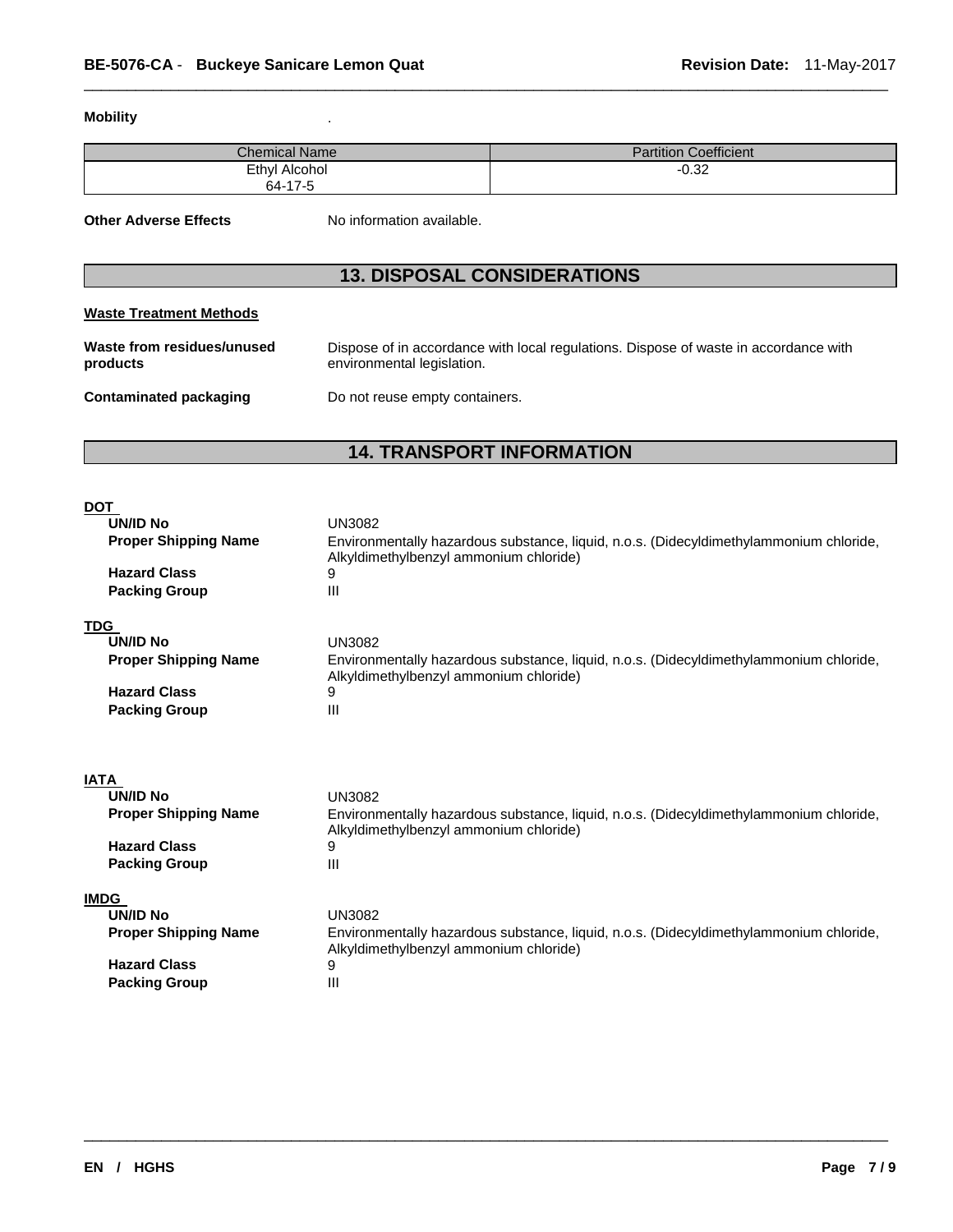# **15. REGULATORY INFORMATION**

\_\_\_\_\_\_\_\_\_\_\_\_\_\_\_\_\_\_\_\_\_\_\_\_\_\_\_\_\_\_\_\_\_\_\_\_\_\_\_\_\_\_\_\_\_\_\_\_\_\_\_\_\_\_\_\_\_\_\_\_\_\_\_\_\_\_\_\_\_\_\_\_\_\_\_\_\_\_\_\_\_\_\_\_\_\_\_\_\_\_\_\_\_

# **REGULATORY INFORMATION**

# **International Regulations**

**Ozone-depleting substances (ODS)** Not applicable

**Persistent Organic Pollutants** Not applicable

**Export Notification requirements** Not applicable

# **International Inventories**

| <b>Chemical Name</b>                                   | <b>TSCA</b> | <b>DSL/NDSL</b> | <b>EINECS/ELI I</b><br><b>NCS</b> | <b>ENCS</b> | <b>IECSC</b> | <b>KECL</b> | <b>PICCS</b> | <b>AICS</b> |
|--------------------------------------------------------|-------------|-----------------|-----------------------------------|-------------|--------------|-------------|--------------|-------------|
| Didecyldimethylam<br>monium chloride                   |             | х               | Х                                 | Present     | х            | Present     |              |             |
| $N.N-$<br><b>IDIMETHYLOCTYLAI</b><br>MINE-N-OXIDE      |             | v               |                                   | Present     | X            |             |              |             |
| Alkyl dimethyl<br>benzyl ammonium<br>chloride (C12-16) |             | X               | Χ                                 | Present     | х            | Present     |              |             |
| <b>Ethyl Alcohol</b>                                   |             |                 |                                   | Present     |              | Present     |              |             |

# **Legend:**

**TSCA** - United States Toxic Substances Control Act Section 8(b) Inventory

**DSL/NDSL** - Canadian Domestic Substances List/Non-Domestic Substances List

**EINECS/ELINCS** - European Inventory of Existing Chemical Substances/European List of Notified Chemical Substances

\_\_\_\_\_\_\_\_\_\_\_\_\_\_\_\_\_\_\_\_\_\_\_\_\_\_\_\_\_\_\_\_\_\_\_\_\_\_\_\_\_\_\_\_\_\_\_\_\_\_\_\_\_\_\_\_\_\_\_\_\_\_\_\_\_\_\_\_\_\_\_\_\_\_\_\_\_\_\_\_\_\_\_\_\_\_\_\_\_\_\_\_\_

**ENCS** - Japan Existing and New Chemical Substances

**IECSC** - China Inventory of Existing Chemical Substances

**KECL** - Korean Existing and Evaluated Chemical Substances **PICCS** - Philippines Inventory of Chemicals and Chemical Substances

**AICS** - Australian Inventory of Chemical Substances